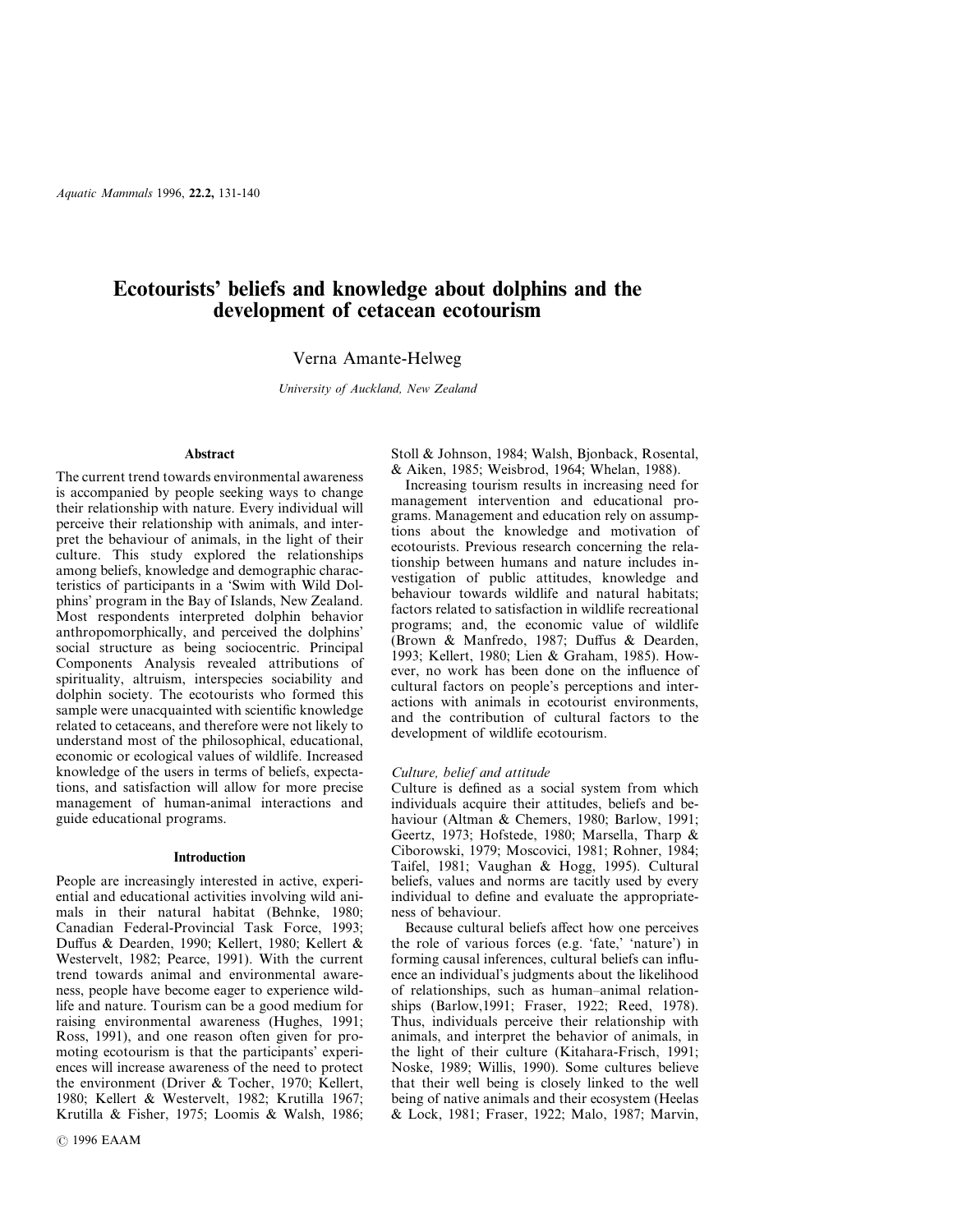1988; Rensberger, 1977; Storm, 1972). They emphasize the interdependency of human beings, animals and nature. Other cultures perceive non-human animals and all other forms of life as being incapable of rational and moral thought and as such are considered subordinate to human needs or desires (Boakes, 1984; Rieber, 1980; Wallace, 1911; Wilson, 1978, 1980).

Apart from culture, the depth of sensitivity towards animals may arise from the way in which individuals relate to or match the animals' behaviour and emotions to their own. The degree of empathy or emotional distance may be a function of both anthropomorphism and anthropocentrism. Anthropomorphism is the tendency to ascribe human qualities to animals or objects, and appears to be primed by the degree to which physical and/or behavioural traits of the animals match analogous traits in human brings (Agassi, 1964; Fisher, 1991; Staddon, 1989; Vicchio, 1986). Anthropocentrism is the view that humans are superior to and different from animals and that every behaviour or event should be interpreted relative to human values and experiences (Gilson 1978; Lessley 1991; Wallace 1911; Wilson 1978).

### *Ecotourism*

There has been tremendous growth in the number of individuals participating in non-consumptive wildlife recreational programs. Individuals form impressions of animals which strongly motivate their desire to experience these preconceptions. Also, while some individuals participate in wildlife and nature activities in support of environmental awareness, other individuals participate to satisfy their curiosity or to achieve relaxation in their life (Brown & Manfredo, 1987; Duffus & Dearden, 1990; Hughes, 1991; Ross, 1991; Pearce, 1991).

The number of ecotourists participating in dolphin and whale watching excursions have been steadily increasing. Whale watchers on commercial vessels run to hundreds of thousands annually (Coughran, 1993; Duffus & Dearden, 1993; Tilt, 1985; Osborne, 1991; Forestell & Kaufman, 1991). In 1985, 32,000 tourists participated in whale watching in Greater Puget Sound (Pacific Northwest, North America). In 1991, 16,500 tourists participated in whale watching in Australia, 130,000 in Hawaii, and 255,000 in Southern California.

The intense interest in wildlife and nature activities such as dolphin and whale watching have stirred some serious concerns over the planning and management of these programs. Both the participants and the animals can benefit from wildlife and nature programs (Decker & Goff, 1987; Duffus & Dearden, 1993; Kaplan & Talbot, 1983; Kellert, 1984; Loomis & Walsh, 1986). However, research on the physical and emotional effects human presence on whales and dolphins suggests that there are costs in wildlife recreational programs that cannot be ignored (Duffus & Dearden, 1990, 1993; Norris & Reeves, 1978). Alterations to accommodate recreationalists may inevitably make it intolerable for many animals and will therefore damage the ecosystem as a whole (Duffus & Dearden, 1993; Hammitt & Cole, 1987; Scarff, 1980; Talbot, 1987; Webb, 1968). The bottom line is that in the long run, if whales and dolphins' normal routines are constantly interrupted, they will be the ones who suffer.

Kellert (1984) found that most lay people do not have a clear understanding of the philosophical, educational, economical or ecological values of wildlife. Therefore, ecotourism can provide information and services that can enrich and satisfy tourists expectations. The individual benefits that are associated with the emotional fulfillment of being near the animals may serve to strengthen feelings toward commitment to various environmental issues (Brown & Manfredo, 1987; Duffus & Dearden, 1993; Hughes, 1991; Kaplan, 1974; Kellert, 1980, 1984; Talbot & Kaplan, 1986). Anthropomorphic sympathy influenced by observations of whales and dolphins sociability probably has the strongest effect on future conservation and protection (Vicchio, 1986).

Scientists, conservationists, and managers are expressing increasing concern for more efficient public education and conservation programs that include research into cultural aspects of human relationship with whales and dolphins. It is apparent whale watching and dolphin swim programs attract individuals from different cultures, therefore, it is both sensible and timely to investigate the origins of ecotourists perceptions. This study investigated the possible relationships among knowledge, demographic characteristics and personal values of ecotourists participating in a 'swim with wild dolphins' program. A questionnaire was distributed in order to explore several questions related to cultural factors in perception of dolphin behavior.

- 1. Knowledge of cetacean natural history and the degree to which people interpret animal behaviour using biological concepts.
- 2. Perception of the dolphins' social structure and the degree to which people use the norms of human society to interpret or assess dolphin activity.
- 3. Perception ecotourists have of the cognitive and emotional states of whales and dolphins.

### **Methods**

### *Research site*

The research was conducted during 1994 in the Bay of Islands Maritime National Park, the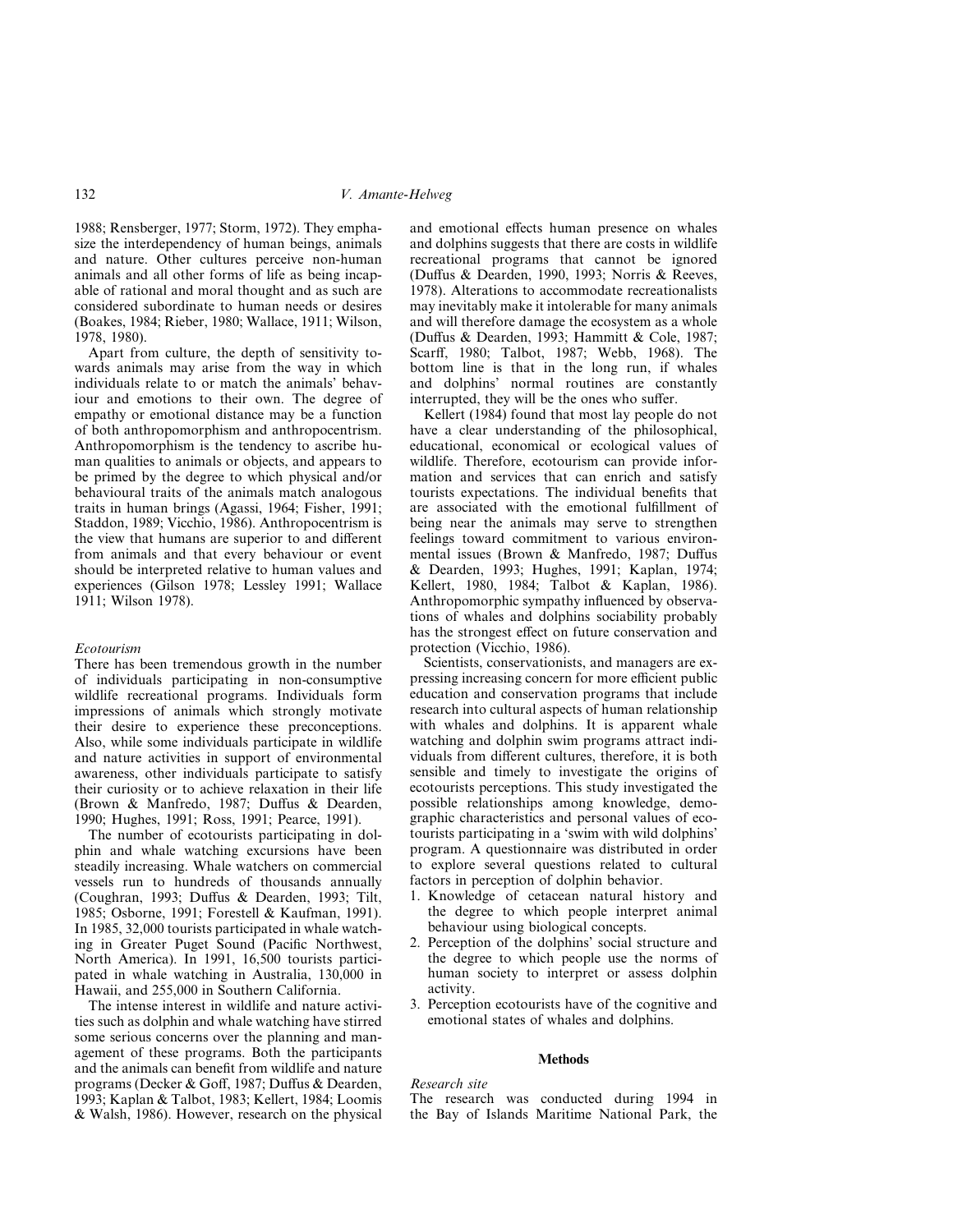|  |  | <b>Table 1.</b> Country of residence grouped in regional categories |  |  |  |
|--|--|---------------------------------------------------------------------|--|--|--|
|  |  |                                                                     |  |  |  |
|  |  |                                                                     |  |  |  |

| Region       | Country of<br>residence  | Female           | Male           | Total residence<br>per region |
|--------------|--------------------------|------------------|----------------|-------------------------------|
| Asia         | Southeast Asia           | 0                | 1              | 11                            |
|              | Hong Kong                | $\overline{2}$   |                |                               |
|              | Indonesia                | 0                |                |                               |
|              | Japan                    |                  | 2              |                               |
|              | Singapore                |                  | $\theta$       |                               |
|              | Taiwan                   | 0                |                |                               |
|              | Thailand                 |                  | 0              |                               |
| Europe       | Austria                  | $\overline{c}$   | 4              | 94                            |
|              | Belgium                  | 1                |                |                               |
|              | Denmark                  | 7                | 4              |                               |
|              | France                   | $\theta$         |                |                               |
|              | Germany                  | 15               | 13             |                               |
|              | Holland                  | 7                | 6              |                               |
|              | Italy                    | 0                |                |                               |
|              | Norway                   | $\overline{2}$   |                |                               |
|              | Spain                    | 1                | $\overline{c}$ |                               |
|              | Sweden                   | 6                | 3              |                               |
|              | Switzerland              | 8                | 9              |                               |
| North        | Canada                   | 7                | 4              | 77                            |
| Commonwealth | England                  | 35               | 24             |                               |
|              | Ireland                  | $\overline{2}$   | $\mathbf{0}$   |                               |
|              | Scotland                 | $\theta$         | $\overline{c}$ |                               |
|              | Wales                    |                  | $\overline{2}$ |                               |
| South        | Australia                | 19               | 12             | 94                            |
| Commonwealth | New Zealand              | 40               | 23             |                               |
| <b>USA</b>   | United States of America | 15               | 10             | 25                            |
| Other        | Global                   | $\boldsymbol{0}$ |                | 5                             |
|              | South Africa             | $\overline{c}$   |                |                               |
|              | Zimbabwe                 | $\mathbf{0}$     |                |                               |
| Grant total  |                          | 175              | 136            | 306                           |

northeastern region of the North Island of New Zealand (approx 35°17'S., 174°05.5'E.). In the Bay of Islands, tourists are most likely to see bottlenose (*Tursiops truncatus*) and common (*Delphinus delphis*) dolphins, and may get a chance to see killer whales (*Orcinus orca*), Brydes (*Balaenoptera edeni*), sei (*Balaenoptera borealis*) and minke whales (*Balaeneoptera acutorostra*). On rare occasions, visitors may see humpback whales (*Megaptera novaeangliae*) or pilot whales (*Globicephala* spp.).

The data were collected from an ecotourist company operating out of the town of Paihia, located in the southwestern end of the Bay. *Dolphin Discoveries* usually ran two boats and made two trips per day (approximately 3.5 hours per trip). The first cruise began at sunrise and the second in late morning or midday. Bottlenose and common dolphins were encountered about 90% of the time. Bottlenose dolphins were typically found in groups of 10–20 individuals, in coastal waters less than 10 m deep (inside the bay). Common dolphins were

most likely to be found in groups of several hundred individuals, in deeper offshore waters.

#### *Subjects*

A total of 306 respondents completed the questionnaire, 175 (57%) females and 131 (43%) males. Of the 306 respondents, 173 (57%) were between 17–29 years old, 76 (25%) were in their 30s, and 57 (17%) were 40 years and older. The majority of respondents  $(280, \text{ or } 92\%)$  were Caucasian, 12  $(4\%)$  were Asian, and 14 (4%) were of other races. Respondents identified 29 countries of residence (Table 1) which were categorized into regions. The majority (190, or 62%) were from English-speaking regions, that is, Australia, New Zealand, Canada, U.S.A. and the United Kingdom. The second largest region of residence was Europe, With 95 (31%) respondents.

### *Sketch of an excursion*

When all of the passengers had boarded the boats, the Skippers described important details and rules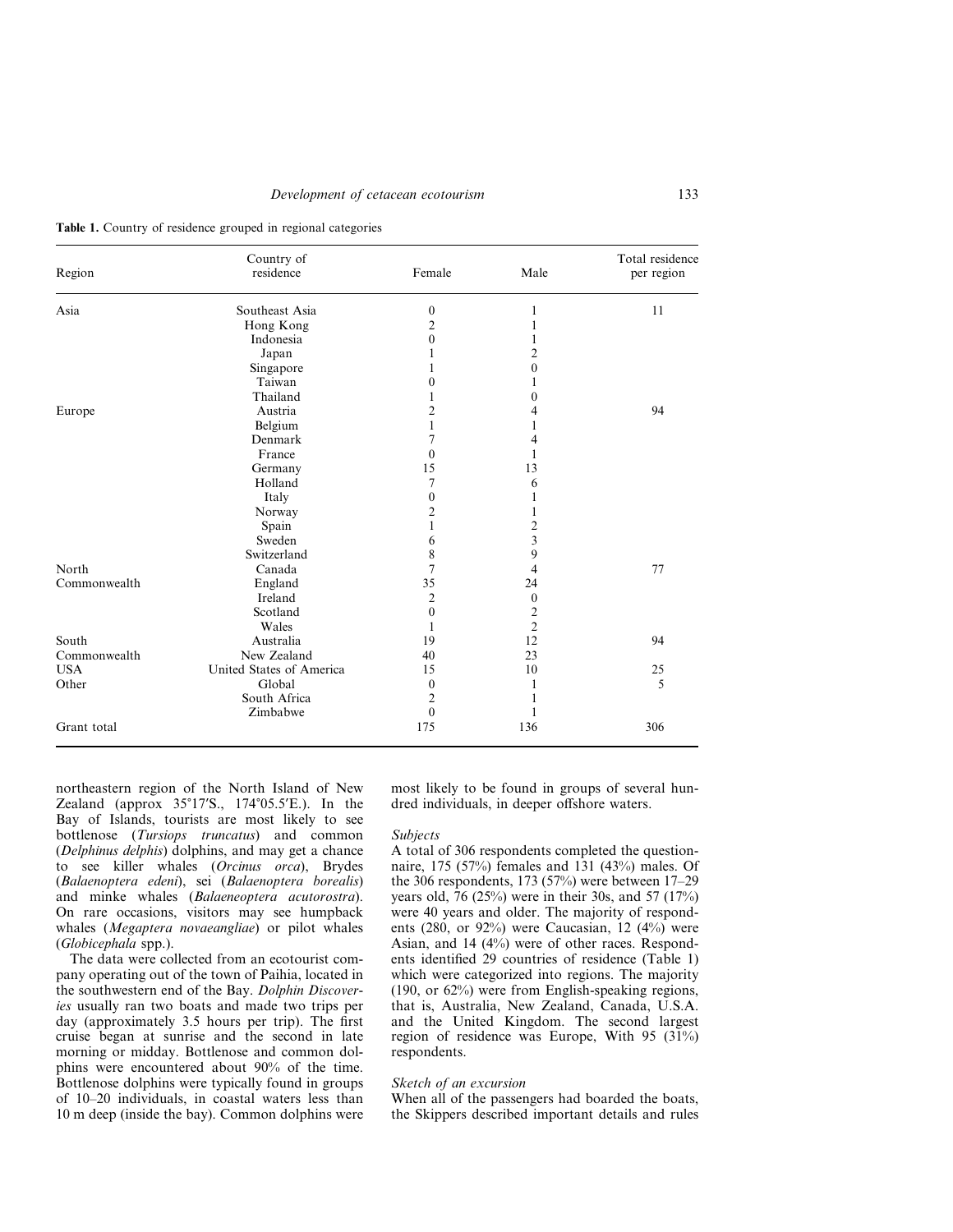of the excursion. They discussed their obligation in meeting with governmental management regulations, explaining that swimmers were not allowed in the water when the dolphins are resting, feeding or when a calf was present. They described the Marine Mammals Protection Regulations (New Zealand, 1994). Finally, they discussed the swimming gear (wet suits and goggles) and weather and sea conditions in the Bay.

Once the Skippers had gone over these details, they drove out into open water and began their search for dolphins. It usually took less than an hour before one of the Skippers encountered a pod of bottlenose or common dolphins. In many instances, the bottlenose and common dolphins would approach the boat and ride on the bow wave. Behaviour included fast swimming, making sharp turns, swimming upside-down, holding head above surface, head slaps, tail slaps, chasing each other, jumping and passing each other in midair, and rubbing bodies. Activity was often accompanied by vocalizations. There were times, however, when the dolphins were quiet and floating nearly motionless.

After spending some time observing the dolphins' behaviour, the Skippers decided whether to allow swimmers in the water. Up to 24 swimmers were put in the water with the dolphins (12 from each boat). Before the tourists were allowed in the water, the Skippers explained that it would be best if they slowly slipped into the water so as not to startle the dolphins. A swim usually lasted between 10–15 min.

### *Questionnaire design*

The questionnaire was designed and distributed in accordance with the University of Auckland Human Subjects Ethics Committee. It was available in English, German and Japanese, accompanied by a cover letter that explained the purpose of the study and instructions for completion. Responses were anonymous.

The questionnaire comprised a set of 40 questions related to beliefs and knowledge about dolphins (BK variables), a set of 14 questions related to personal values that required the respondents to self-rate their attitudes or personal traits as well as rank the importance of various matters in life (PV variables), and a set of demographic items (a copy of the questionnaire is available on request). BK variables appealed to attitudes, beliefs and knowledge about dolphin behaviour, abilities, social structure and cognitive capabilities. The BK questions represented a wide range of scientific and lay literature and mass media depictions of dolphins (reviewed in Amante-Helweg, 1995). Each BK variable consisted of a statement, and required the respondents to express the degree to which they agreed on a 7-point Likert response scale (Oppenheim, 1973) that extended from 'Strongly Agree' to 'Strongly Disagree.' The PV variables addressed the strength of respondent's values toward a particular topic (i.e. religiousness, environment, cultural role, etc.). PV variables were measured using both Likert Scales and Osgood semantic differential scales (Oppenheim, 1973). The Osgood semantic differential scale required the respondents to choose between two adjectives with opposing valences (e.g. 'strong' vs 'weak').

### *Research procedure*

Data were collected at the end of each excursion, when the ecotourists were gathered in a nearby cafe. The researcher described the study and informed them that their participation was voluntary and that they could refuse to participate without explanation. Respondents were allowed as much time as needed to complete the survey (approximately 15 min). Respondents returned the survey to the researcher in person, after which questions were answered.

#### *Statistical analyses*

The data were analyzed in two steps. In the first step, the BK variables were subjected to Principal Component Analysis (Tabachnick & Fidell, 1989). Principal Component Analysis is an exploratory multivariate technique used to reveal psychological factors that underlie responses to the BK questions. Principal Components were determined from the correlations among the BK variables using PROC FACTOR (SAS Institute, Inc., 1989), with orthogonal VARIMAX rotation. Each PC summarized a cluster of highly correlated BK variables. The correlation (loading) of the raw variable score on the PC indicated the extent to which that PC represents that variable. Variables with absolute loadings greater than 0.5 were selected to form part of the PC. The *pattern* of loadings were used to construct an interpretation of each PC. If the pattern of loadings was not interpretable (i.e. meaningful), the PC was discarded.

In the second step, the relationship between the respondents' PC scores and cultural characteristics was explored. Biplots of average PC scores as a function of demographic characteristics were prepared, and multiple correlations between the PC scores and the respondents' and personal values (PV) were calculated using PROC GLM (SAS Institute, Inc., 1989).

### **Results**

Data were collected after 14 excursions in October and November, 1994. When conditions were appropriate (12 of the 14 trips), all passengers were offered the opportunity to swim with the dolphins. When offered, 44% of the respondents entered the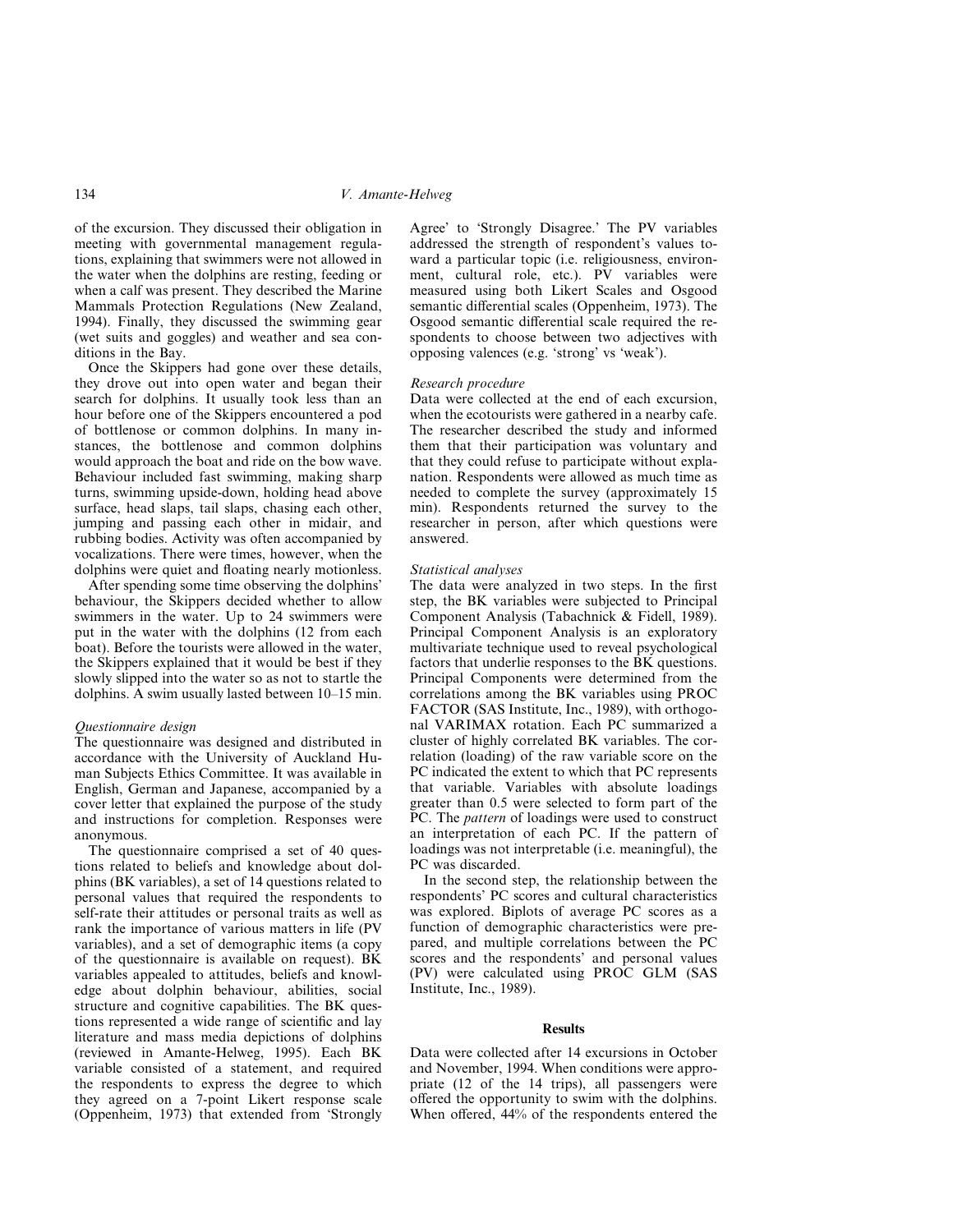|  | Table 2. Sample of Principal Components structure |
|--|---------------------------------------------------|
|--|---------------------------------------------------|

|                                            | Principal Component (PC)        |                             |                                |                            |  |  |
|--------------------------------------------|---------------------------------|-----------------------------|--------------------------------|----------------------------|--|--|
| Example BK question                        | PC <sub>1</sub><br>Spirituality | PC <sub>2</sub><br>Altruism | PC <sub>3</sub><br>Sociability | PC <sub>4</sub><br>Society |  |  |
| Dolphins can help humans find inner peace  | 0.61                            | 0.10                        | 0.02                           | $-0.01$                    |  |  |
| Dolphins have extrasensory abilities (ESP) | 0.70                            | $-0.16$                     | 0.04                           | 0.15                       |  |  |
| Dolphins have healing powers               | 0.77                            | 0.09                        | $-0.003$                       | 0.08                       |  |  |
| Dolphins protect each other from sharks    | 0.01                            | 0.65                        | 0.05                           | $-0.02$                    |  |  |
| Dolphins protect people from sharks        | 0.44                            | 0.64                        | 0.11                           | 0.01                       |  |  |
| Dolphins like to play near boats           | 0.10                            | 0.02                        | 0.65                           | 0.11                       |  |  |
| Dolphins like to swim with people          | 0.21                            | 0.08                        | 0.78                           | $-0.03$                    |  |  |
| Dolphin mothers are very strict            | 0.08                            | 0.01                        | 0.10                           | 0.60                       |  |  |
| Every dolphin group has its own territory  | 0.18                            | $-0.04$                     | $-0.04$                        | 0.61                       |  |  |

*Note*: the full Principal Components loading matrix is available upon request to the author.

water while 56% prefered to view the dolphins from the boat. Of those who did swim, only 4% reported they were able to touch the animals, but 100% of the swimmers reported enjoying the excursion regardless of the outcome. Of those who did not swim, 96% reported that they had enjoyed the excursion. Lack of enjoyment (5 of 306 respondents) was closely linked to seasickness or lack of proximity to dolphins.

#### *Factual knowledge*

The respondents' knowledge of cetacean natural history was tested using 15 factual questions related to taxonomy (e.g. 'dolphins are a type of fish'), biological characteristics (e.g. 'dolphins have very sensitive hearing'), and social structure (e.g. 'dolphins babysit each other's babies'). The number of correct responses ranged from 3 to 12, with a median of 8 correct. The majority of the respondents (75%) answered five of the fifteen factual questions correctly. However, none answered more than 12 correctly and less than 5% made replies suggesting expert knowledge. Personal observations suggest that most respondents conflated media portraiture of dolphins with scientific knowledge about dolphins.

### *Principal Components Analysis of beliefs and knowledge*

The Principal Component Analysis revealed four categories of attributions about dolphins. Table 2 presents a sample of the types of BK variables and the pattern of loadings associated with each of the four PCs. Considering each group of variables, the loadings on each Principal Component suggest the following interpretations: PC 1, Spiritual Attributions; PC 2, attributions of dolphins having altruistic characteristics; PC 3, dolphin–human interactions; PC 4, perceptions of dolphin society.

More detail is shown in Table 3, including a verbal description of each of the Principal Components.

### *Cultural differences in attributions*

The Principal Component Analysis revealed four categories of attributions of dolphins. The average PC scores for several sets of cultural groupings are presented as biplots in Figures 1–3. Groups with different attribution strengths appear as widely separated points.

Differences according to gender were most visible along the Spirituality dimension (PC 1). The scores for males and females are most widely separated along the Spirituality dimension, and females tended to make more positive spiritual attributions than males (Fig. 1). There were no obvious separations between males and females along the other dimensions (Altruism, Interspecies Sociability and Dolphin Society).

In the relationships between ethnic groups and spirituality, Asians tended to agree with Spiritual attributions (PC 1) more than Caucasians or Other respondents (Fig. 2). There was no clear separation between the ethnic groups along attributions of Altruism, Interspecies Sociability and Dolphin Society.

In the relationships between regions and Spirituality (PC 1), there was a wide separation between the Asian and South Commonwealth regions and the European, North Commonwealth and United States regions (Fig. 3). Respondents living in the Asian and Southern Commonwealth regions were, on average, more likely to believe in spiritual attributions than those who come from Europe, North Commonwealth and the United States. Also, residents of Asian countries tended to make more negative attributions of Altruism (PC 3) than did others. However, there were no clear separations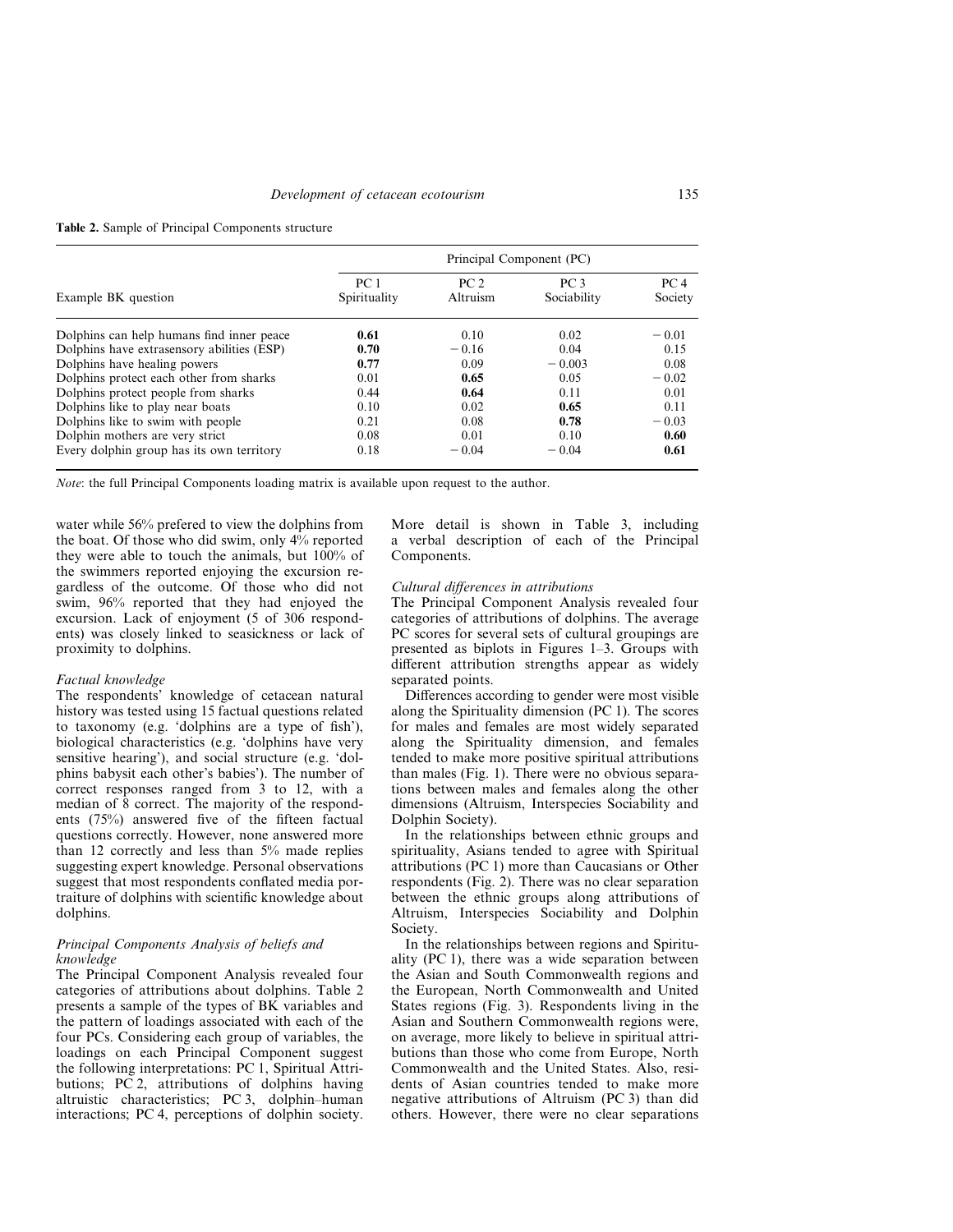

### Principal Component 1. *Spiritual Attributions*

Spritual attributions are related to people's perceptions of animal spirituality, and may reflect belief in 'New Age' philosophies. People with this view either perceive marine mammals as having extraordinary abilities that enable them to deal with particular situations or perceive them as being at an equal or higher 'spiritual plane' than humans.

### Principal Component 2. *Altruistic Attributions*

Altruistic Attributions are related to people's perceptions of dolphins having cognitive capabilities and unselfish regard and devotion to the welfare of others. People with this view believe that marine mammals have sentimental feelings towards each other and humans.

Principal Component 3. *Interspecies Sociability*

Interspecies sociability are related to people's perceptions of dolphins having the ability to interact with humans in a mutual or cooperative manner. People with this view perceive dolphins as being mutually agreeable and interested in interacting with species other than conspecifics.

Principal Component 4. *Attributions of Dolphin Society*

Attributions of dolphin society are related to people's perception of cetacean social structure. A view in which people may use the social norms of human society to interpret whale and dolphin societies.



**Figure 1.** Biplots of the relationships among the average principal component scores for gender groups. The top panel shows the separation of gender scores along the Spiritual and Sociability dimensions (PC 1 and PC 3). The bottom panel shows the separation of gender scores along the Altruistic and Society dimensions (PC 2 and PC 4).

**Figure 2.** Biplots of the relationship among the average principal component scores for ethnic groups. The top panel shows the separation of ethnic group scores along the Spiritual and Sociability dimensions (PC 1 and PC 3). The bottom panel shows the separation of ethnic group scores along the Altruistic and Society dimensions (PC 2 and PC 4).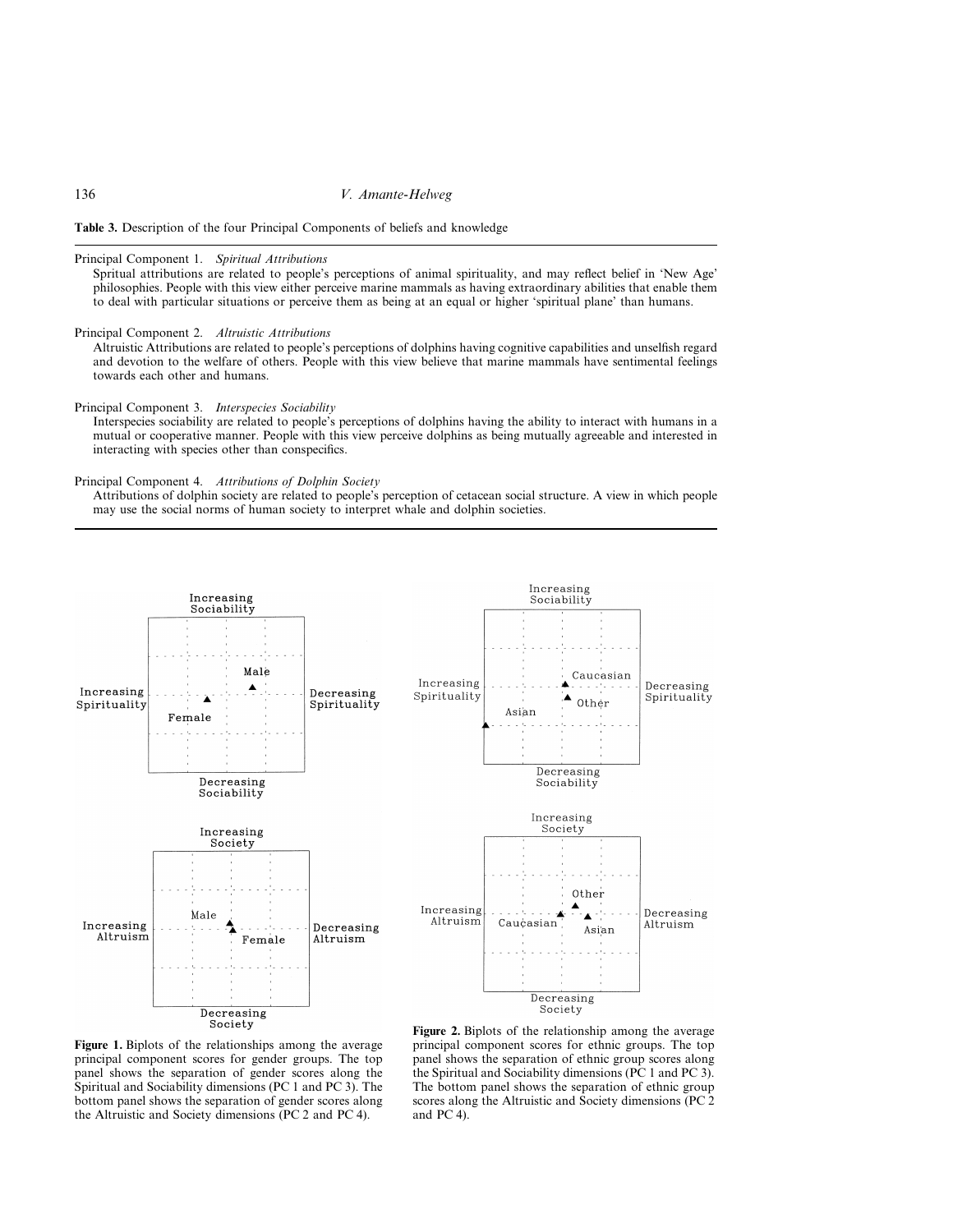

**Figure 3.** Biplots of the relationship among the average principal component scores for regional groups. The top panel shows the separation of regional group scores along the Spiritual and Sociability dimensions (PC 1 and PC 3). The bottom panel shows the separation of regional group scores along the Altruistic and Society dimensions (PC 2 an PC 4).

between the regions along Interspecies Sociability and Dolphin Society.

# *Anthropomorphism, anthropocentrism, and social structure*

The results show that 11% of the respondents had an anthropocentric view of animals and ecotourism ('Dolphins are here for my enjoyment'). These respondents reasoned either that the dolphins were there for their enjoyment or that they were out seeking an adventure. However, most respondents perceived that dolphins had human-like virtues, beliefs associated with anthropomorphism (Vicchio, 1986). The majority of the respondents (99%) strongly agreed that 'dolphins are intelligent', and perceived the dolphins' social structure to be collectivistic ('every dolphin wants to belong to a group') and structured ('every dolphin group has a leader'), independent of the type of society in which the respondent lived. There was more than 80% consensus among respondents on questions related

to interspecies sociability which included tolerance and fondness of humans ('dolphins like the company of people'), and eagerness to approach boats. This finding, along with the fact that Interspecies Sociability loaded on as a principal component, suggests that the majority of the respondents believed that the dolphins enjoyed their company and reflected the certainty that most participants have in human and dolphins interaction.

### *Correlations between beliefs about dolphins and Personal Values*

The four Principal Components were used as criterion variables in tests of the relationship between the respondents' beliefs and knowledge about cetaceans and their Personal Values (PV) using multiple linear regression (PROC GLM; SAS Institute, Inc., 1989). There were no significant relationships between Altruistic Attributions (PC 2) or Attributions of Dolphin Society (PC 4) and PV variables.

Spiritual Attributions (PC 1) was significantly related to the combination of 'Religiousness', 'Accepting my role in my culture', and 'Preserving my group's image' (F(3,302)=15.57, *P*<0.0001). The more religious the respondent, the more willing they were to accept their role in culture, and the more important the role if preserving the group's image, the more likely he/she would agree with statements that make attributions of dolphin spirituality.

Interspecies Sociability (PC 3) was significantly related to two personal values, 'Honoring of parents and elders' and 'Loyalty to friends' (F(2,303)=11.80, *P*<0.0001). As the importance of honoring parents and elders and loyalty to friends increased, the respondents' were more likely to agree with attributions that dolphins enjoy social contact with humans. Thus, subjects who rated honoring of parents and elders and loyalty to friends as very important made the most positive attributions about interspecies sociability.

### **Discussion**

Of the 306 respondents, 96% enjoyed the program (of which 53% did not have an opportunity to swim with the dolphins). This indicates that the dolphinswim experience had fulfilled their expectations. However, it is unclear whether satisfaction was due to the respondents having the opportunity to view the dolphins and whales or because they enjoyed being in a novel and beautiful setting (Brown & Manfredo, 1987; Hartig, Mang & Evans, 1991; Talbot & Kaplan, 1986).

In this study, 86% of the respondents noted an interest in myths and legends related to cetaceans. This finding agrees with Gilbert's (1982) study on knowledge about urban wildlife in Ontario. His results showed that the public had a wider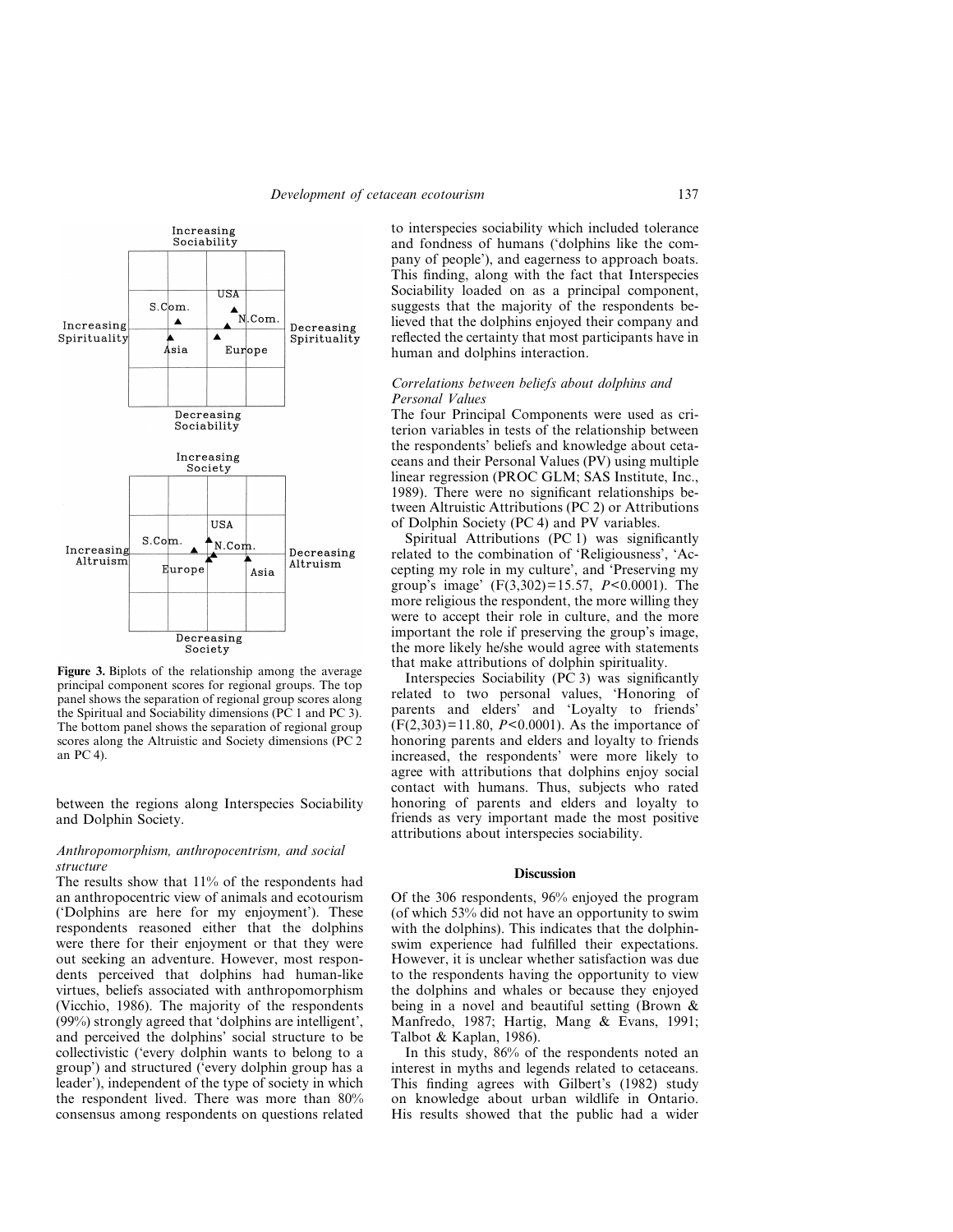definition of wildlife than one that was scientific. Therefore, he concluded that the public may be more receptive to a holistic rather than a speciesoriented approach towards wildlife. The respondent's interest in the myths and legends of cetaceans, as well as the fact that spiritual attributions turned out to be the strongest component in this study, supports Gilbert's conclusion.

The results show that 11% of the respondents had an anthropocentric view of animals and ecotourism ('Dolphins are here for my enjoyment'). These respondents reasoned either that the dolphins were there for their enjoyment or that they were out seeking an adventure. However, most respondents perceived the dolphins as having human-like virtues associated with anthropomorphism (Vicchio, 1986). Moreover, Principal Component Analysis (PCA) revealed that the respondents made attributions of Spirituality, Altruism, Interspecies Sociability and Dolphin Society. The majority of the respondents perceived the dolphins' social structure as being sociocentric (every individual important to the subsistence of the group), regardless of the degree of sociocentrism attributed to the respondent's own culture.

In this study, factual questions were speciesspecific, judged relative to bottlenose dolphins. Given that bottlenose dolphins are the animals with which these tourists are most attracted to and most familiar (personal observations), we would expect a substantial degree of pre-knowledge. Instead, the majority of the respondents answered only 33% of the factual questions correctly. Therefore, although 177 (58%) ranked themselves as having great deal of knowledge about animals, the results revealed that less than 5% of them made replies suggestive of expert knowledge. The degree of knowledge indicates the stage this program has reached. As an ecotourism program becomes popular, the type of tourists participating changes from mainly exploratory users (wildlife specialists) to a mixed group of specialists to finally being dominated by wildlife generalists (general public) (Duffus & Dearden, 1990; Smith 1977).

Thus, it would appear that this particular program is entering the final stage of development, with a decrease in experts and an increase in general public. Exploratory users are individuals who have preknowledge about the animals they visit, therefore, require very little management and interpretive services. Generalists are less knowledgeable and may benefit from interpretive centres. If the degree of knowledge among ecotourists is known, then the rate of progress in an ecotourist program can be estimated (Duffus & Dearden, 1990; Smith, 1977). This information can also be used to guide educational programs and management services.

This study provided some understanding of how people interpret human-animal interactions (specifically dolphins). It is important to note that we are not generalizing that people's beliefs about cetaceans are the same beliefs they may have about other animals. However, understanding what people believe and know about particular animals will enable us to improve upon specific management practices and build upon educational possibilities.

Due their interest in wildlife, recreationists may be hoping that participation in wildlife and nature programs will increase their level of knowledge. However, many individuals may not have the time nor energy to review what is available in the libraries, let alone know where to begin. Therefore, in order to enrich the knowledge of recreationalists involved in wildlife programs, we need to take every opportunity to present the knowledge we have regarding particular animals, their habitats, and the ecological systems.

A more effective educational program might be designed around what we know about how the public interpret nature. The results of this study show that people perceived the dolphins and interpreted their behavior anthropomorphically, and had little factual knowledge. It also revealed that the ecotourists who formed this sample would have enjoyed an educational program that included both cultural and biological knowledge related to whales and dolphins. Hence, it may be sensible to construct an educational program that make biological knowledge more accessible using an understanding of the roles of culture and linking it to research that has been done.

### **Acknowledgements**

This research was supported in part thanks to an Auckland City Council Queen Elizabeth II Pacific Island Scholarship. A very special thanks to *Dolphin Discoveries* in Paihia—co-owners Steve Stembridge and Louise Andrew; Skippers Andrew, Nigel, and Trent; and administrative staff Ian and Eve, who made it possible for me to carry out my research project. Their support, patience and assistance with the tourists as well as their sincere concern for the dolphins' welfare has made this project worthwhile.

#### **References**

- Agassi, J. (1964) Analogies as generalizations. *Philosophy of Science* **34**(4), 351–356.
- Altman, I. & Chemers, M. M. (1980) *Culture and environment.* Brooks/Cole: Pacific Grove, CA.
- Amante-Helweg, V. (1994) Cultural Perspectives of Ecotourists participating in a 'Swim with Wild Dolphin' Programme. M. A. Thesis. University of Auckland, New Zealand.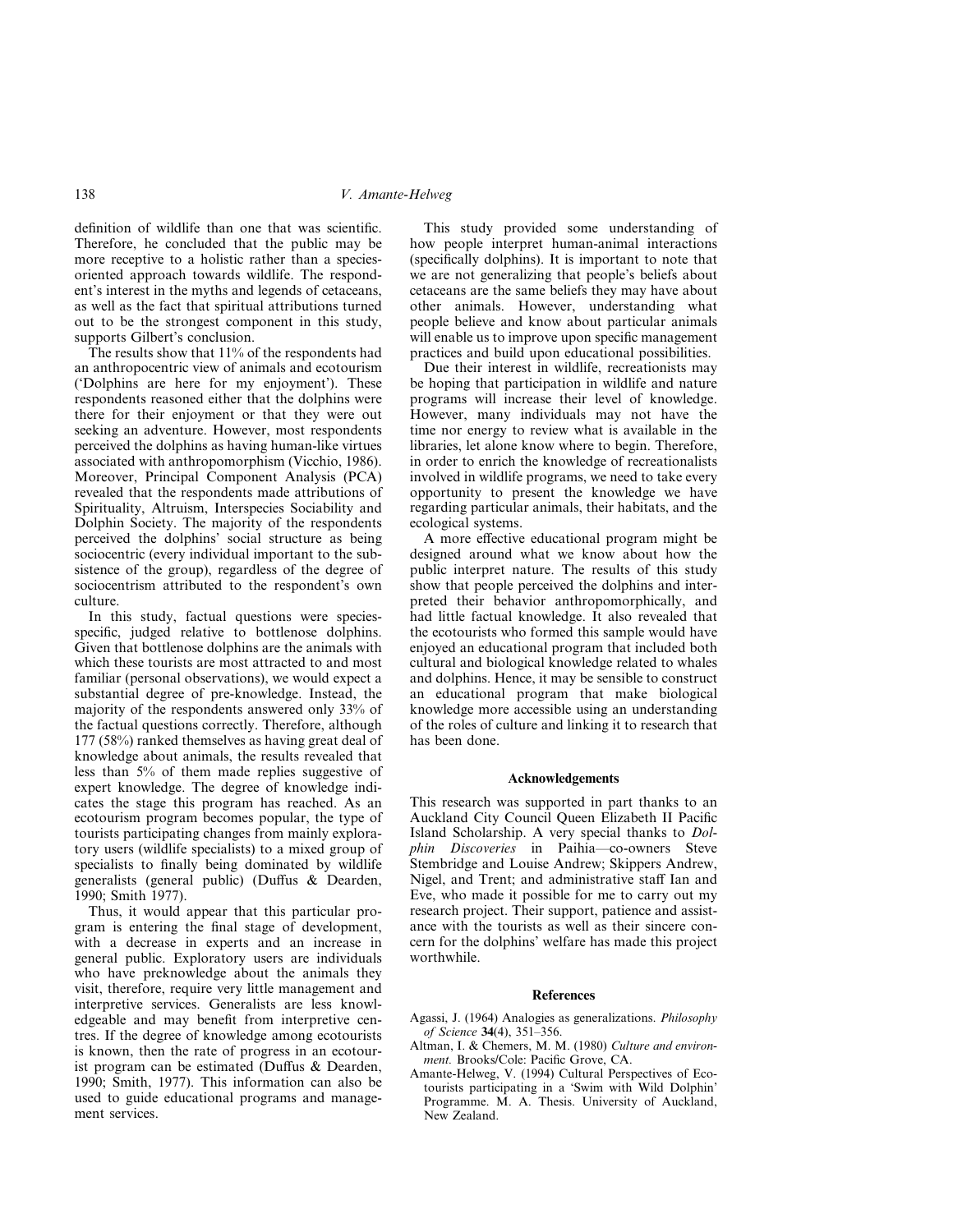- Barlow, C. (1991) *Tikanga Whakaaro: Key Concepts in Maori Culture*. Oxford University Press: New Zealand.
- Behnke, R. (1980) *Energy Development in Southwest: The Impacts of Habitat Alterations in Endangered and Threatened Fishes of Upper Colorado River Basin*. Research for the Future Report 18, Washington, D.C.
- Boakes, R. (1984) *From Darwin to Behaviourism: Psychology and the minds of animals.* Cambridge University Press: Cambridge.
- Bowman, M. L. & Olson, E. C. (1983) Utilizing Conservation Education Strategies as a Visitor Management Tool in Ohio State Nature Preserves. *Ohio Journal of Science* **83**(2), 66–67.
- Brown, P. J. & Manfredo, M. J. (1987) Social Values Defined. In *Valuing Wildlife: Economic and Social Perspectives* (eds D. J. Decker & G. R. Goff). Westview Press: Boulder.
- Brown, D. H. & Norris, K. S. (1956) Observations of Captive and Wild Cetaceans. *Journal of Mammology* **37**, 311–316.
- Canadian Federal Provincial Task Force (1993) *The importance of wildlife to Canadians: Highlights of the 1991 survey.* Minister of Environment Canadian Wildlife Service, Canada.
- Coughran, D. (1993) An overview of the whale watching industry in Western Australia 1989–1992. In *Proceedings of Encounters with Whales 1993: A conference to further explore the management issues relating to human/ whale interactions* (eds D. Postle & M. Simmons). Great Barrier Reef Marine Park Authority, Australia, 45–81.
- Decker, D. J. & Goff, G. R. (1987) *Valuing Wildlife: Economic and Social Perspectives*. Westview Press: Colorado.
- Driver, B. L. & Tocher, S. R. ( 1970) Toward a behavioral interpretation of recreational engagement, with implications for planning. In *Elements of Outdoor Recreation Planning* (ed. B. L. Drive). Universal Michrofilms: Michigan.
- Duffus, D. A. & Dearden, P. (1990) Non-Consumptive Wildlife-Oriented Recreation: A Conceptual Framework. *Biological Conservation* **53,** 213–231.
- Duffus, D. A. & Dearden, P. (1993) Recreational Use, Valuation, and Management of Killer Whales (*Orincus orca*) on Canada's Pacific Coast. *Journal of Environmental Conservation* **20,** 149–155.
- Fisher, J. A. (1991) Disambiguating Anthropomorphism: An Interdisciplinary Review. In *Perspectives in Ethology: Human Understanding and Animal Awareness* Vol. 9 (eds P. P. G. Bateson & P. H. Klopfer). Plenum Press: New York.
- Forestell, P. H. & Kaufmann, G. D. (1991) *The History of Whale-watching in Hawaii and Its Role in Enhancing Visitor Appreciation for Endangered Species*. Paper presented to Congress on Coastal and Marine Tourism. Honolulu, Hawaii.
- Fraser, Sir J. G. (1922) *The Golden Bough: A Study in Magic and Religion.* MacMillan Publishing Co., Inc., New York.
- Geertz, C. (1973) *The Interpretation of Cultures*. Basic Books: New York.
- Gilbert, F. F. (1982) Public Attitudes toward Urban Wildlife: A Pilot Study in Guelph, Ontario. *Wildlife Society Bulletin* **10,** 245–253.
- Gilson, E. (1978) *The Philosophy of St Thomas Aquinas.* Arden Library.
- Hammitt, W. E. & Cole, D. N. (1987) *Wildand Recreation: Ecology and Management*. John Wiley & Sons: New York.
- Hartig, T., Mang, M., & Evans, G. W. (1991) Restorative effects of natural environment experiences. *Environment and Behavior,* **23,** 3–26.
- Heelas, P. & Lock, A. (1981) *Indigenous Psychologies: The Anthropology of the Self.* Academic Press: London.
- Hofstede, G. (1980) *Culture's Consequences: International differences in work-related values*. Sage: Beverly Hills, CA.
- Hughes, B. O. (1976) Preference decisions of domestic hens for wire or litter floors. *Applied Animal Ethology* **1,** 155–165.
- Hughes, K. (1991) Tourist Satisfaction: A Guided 'Cultural' Tour in North Queensland. *Australian Psychologist* **26**(3), 166–171.
- Kaplan, R. (1974) Some phycological benefits of an outdoor challenge program. *Environment and Behavior* **6,** 101–116.
- Kaplan, S. & Talbot, J. F. (1983) Psychological benefits of a wilderness experience. In *Behavior and the Natural Environment* (eds I. Altman & J. F. Wohlwill). Plenum Press: New York.
- Kellert, S. R. (1980) *Public Attitudes, Knowledge and Behavior toward Wildlife and Natural Habitats*. North American Wildlife National Research Conference, **45,** 111–124.
- Kellert, S. R. (1983) Affective, cognitive, and evaluative perceptions of animals. In *Behavior and the Natural Environment* (eds I. Altman & J. F. Wohlwill). Plenum: New York.
- Kellert, S. R. (1984) Urban American perceptions of animals and the natural environment. *Urban Ecology* **8,** 209–228.
- Kellert, S. R. & Westervelt, M. O. (1982) *Twentieth Century Trends in American Perceptions and Uses of Animals. Phase IV of U.S. Fisheries Wildlife Service Study*. Government Print Office: Washington, D.C.
- Kitahara-Frisch, J. (1991) Culture and Primatology: East and West. In *The Monkeys of Arashiyama* (eds Fedigan & Asquith). State University of New York Press: New York.
- Krutilla, J. V. (1967) Conservation reconsidered. *American Economics Review* **57**(4), 777–786.
- Krutilla, J. V. & Fisher, A. (1975) *The Economics of Natural Environments*. Johns Hopkins University Press: Baltimore, MD.
- Lessley, B. E. (1991) Differing Visions of Human-Animal Relationship: Ambiguity in Legal Doctrine. In *Perspectives in Ethology: Human Understanding and Animal Awareness* Vol. 9 (eds P. P. G. Bateson & P. H. Klopfer). Plenum Press: New York.
- Lien, J & Graham, R. (1985) *Marine Parks and Conservation: Challenge and Promise* Vol. 1 and 2. The National and Provincial Parks Association of Canada.
- Loomis, J. B. & Walsh, R. G. (1986) Assessing wildlife and environmental values in cost-benefit analysis: State of the art. *Journal of Environmental Management* **22,** 125–131.